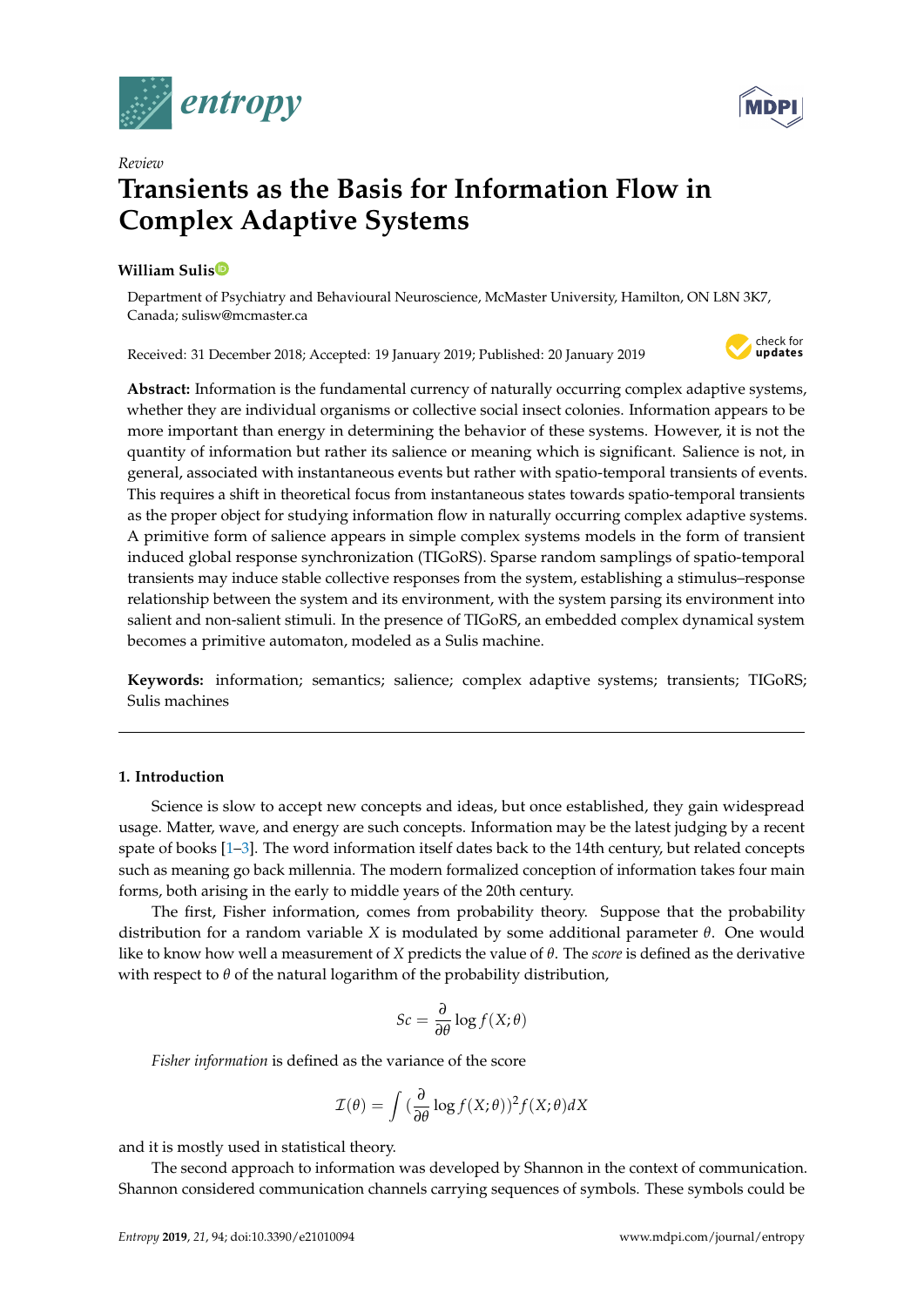letters, dots and dashes, images. In the simplest case, one assumes that they are finite in number and can be denoted  $\{N_i\}$  and that they are transmitted by an ergodic Markov process, so that the statistical properties of almost all generated sequences are identical. If  $p_i$  is the probability of occurrence of the *i*-th symbol, then the *average amount of information* carried by the channel is defined as

$$
H=-\Sigma_i p_i \log p_i
$$

Shannon's notion of information bears a striking similarity to the physical concept of *entropy*, and indeed von Neumann suggested that Shannon use the term entropy when referring to this in his paper. Prior to Shannon, the concept of information played a limited role in physical theory. In the decades following Shannon's definition of information, the concept of information has come to play an increasingly prominent role in physics, particularly in quantum foundations. The introduction of information theoretic ideas into quantum mechanics spawned the creation of the sub-discipline of quantum information, and that in turn generated an interest in ideas of quantum computing. Information has gradually been accorded the status of a physical construct with physical properties. Shannon was explicit in pointing out that his theory was only concerned with the capacity of engineered systems to reliably convey signals from a sender to a receiver [\[4\]](#page-11-2) (pp. 31,32): "The fundamental problem of communication is that of reproducing at one point either exactly or approximately a message selected at another point. Frequently the messages have *meaning*; that is, they refer to or are correlated with certain physical or conceptual entities. These semantic aspects of communication are irrelevant to the engineering problem. The significant aspect is that the actual message is one *selected from a set* of possible messages. The system must be designed to operate for each possible selection, not just the one which will actually be chosen since this is unknown at the time of design.

If the number of messages in the set is finite then this number or any monotonic function of this number can be regarded as a measure of the information produced when one message is chosen from the set, all choices being equally likely (SIC)".

The content of said information, its meaning, was never a consideration for Shannon, who was primarily concerned with what were essentially the universal aspects of communication systems. Over time, the entropic characterization of information and its variants has become the definition of information. Fisher information also lacks any reference to meaning.

The third approach comes from the formal theory of computation. Here, information is represented as data, usually in the form of discrete strings of formal symbols, which is fed into some formal computational device, which then in turn generates a second symbol string corresponding to the outcome of the computation. Meaning per se is again ignored, although such data does make a difference in the way in which its presence alters the activity of the computational device. The emphasis is placed upon finding and understanding the universal rules of computation, by which any such information can be usefully transformed. The theory of computation has focused mostly on mathematical computations and formal models of digital computers. Biological computation has mostly been explored in terms of neural networks. One of the central notions of the theory of computation is the distinction between the data and program, and the dual nature of symbol strings. Another is the distinction between recursive, recursively enumerable, and non-enumerable symbol strings, or more simply, computable versus non-computable.

The fourth approach also lies within the realm of computation. It is called algorithmic information theory and measures the information (or complexity) of an object as the size of its smallest description.

These formal theories have focused upon concepts that are universal, optimal, parsimonious, rational, logical, ideal. They generally assume perfect knowledge, perfect information, infinite resources, and where resources are limited, their optimal exploitation. To distinguish between these formal idealizations and the realities of complex adaptive systems as they manifest in nature, the concept of the naturally occurring computational system (NOCS) was developed [\[5\]](#page-11-3).

The idea of a NOCS is to capture the formal dynamical features of behaving systems as they occur naturally in the real world, as opposed to those systems that have been artificially or theoretically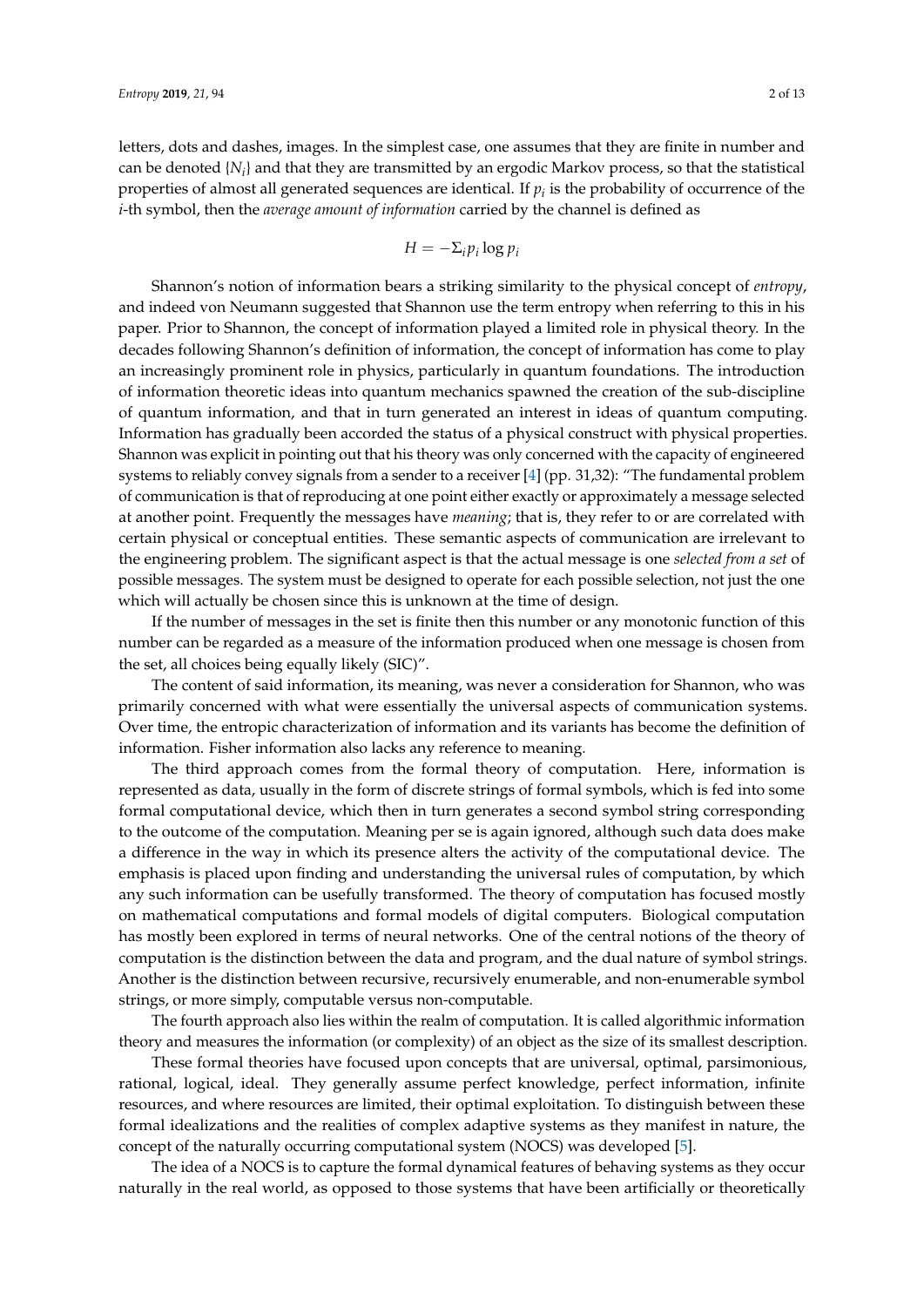created by human beings. A NOCS exists in the real world and its main goal is to survive, generally by whatever means suffice. It lives in a constantly changing environment with which it continually interacts. It responds to its environment and in turn it acts upon its environment, modifying it in myriad ways. It possesses agency, interprets events, forms intentions, and acts. It suffices that its actions be "good enough". It never possesses complete information, seldom has the time to examine all possible choices before making a decision, and it uses resources without necessarily concerning itself with their extent.

As an example, consider a migratory bird. During the course of a year it is faced with at least three central tasks: mating, nesting, brood rearing; migration; and maintenance foraging. Mating requires finding a suitable mate, and the strategies for doing so will depend upon the phenotype of the bird, its habitat, food resources, and the availability of mates. In environments with abundant conspecifics, it can afford to be choosy, and may seek a mate based upon some optimality criteria. When mates are scarce it may adopt a satisficing strategy, and accept the first mate that it encounters. During nesting and brood rearing many tasks must be carried out such as foraging, feeding, and defense. The environments will all differ from season to season. No bird is born with knowledge of all the possible locales, and all the possible environmental conditions. Knowledge is acquired "on the fly", and decisions must often be made in a split second, without time to explore all the possible options. In defending itself from attack, a bird will not necessarily seek the optimal response; it will generally settle for a response which is "good enough" and allows it to escape and survive. Migrations may be conducted individually, in flocks or in swarms, with each exhibiting quite distinct dynamics. Migrations often extend over many weeks and hundreds or thousands of kilometers, across widely varying terrain.

A bird exists in an open relationship with its environment. It not only consumes and transforms energy, it also transforms itself. Its basic constituents are constantly in flux. Its physical form is constantly changing through development and aging. Not only does it instantiate through its behavior some dynamics within a phase space, but the phase space itself is dynamic. Through its behavior, a bird expresses functionality. Its behavior does something, it makes a difference: foraging, eating, feeding, nest building, rearing, flying, and so on. Behaviors serve a purpose in the life of a bird. Moreover, behaviors are not defined by instantaneous states but rather by patterns that extend over some duration (and sometimes space). Behaviors are spatio-temporal transients.

NOCS are emergent, arising out of interactions among a collective of lesser entities. In general, patterns of behavior are not programmed, they arise spontaneously from these interactions and are modified by learning. Moreover, behaviors which appear similar at the macroscopic level are, in general, generated in different ways at the mesoscopic or microscopic levels. For the most part, every behavioral act (including memories) is generated anew. Such is the case of multi-cellular organisms. So too is the prototypical example of a NOCS, widely studied observationally, experimentally, and theoretically, a collective intelligence system, in particular, social insect colonies. Their dynamics possess several important features [\[6](#page-11-4)[–8\]](#page-11-5) which are not usually considered in the models of computation:

- a. Self-Organization.
- b. Stochastic determinism.
- c. Interactive determinism.
- d. Nonrepresentational contextual dependence: knowledge within a collective intelligence is nonrepresentational. The environment carries the information that a collective intelligence requires.
- e. Phase transitions, critical, and control parameters.
- f. Broken ergodicity.
- g. Broken symmetry.
- h. Pattern isolation and reconfiguration refers to the appearance of dynamical regularities amongst the dynamical transients exhibited by a system, such that these transients can be identified as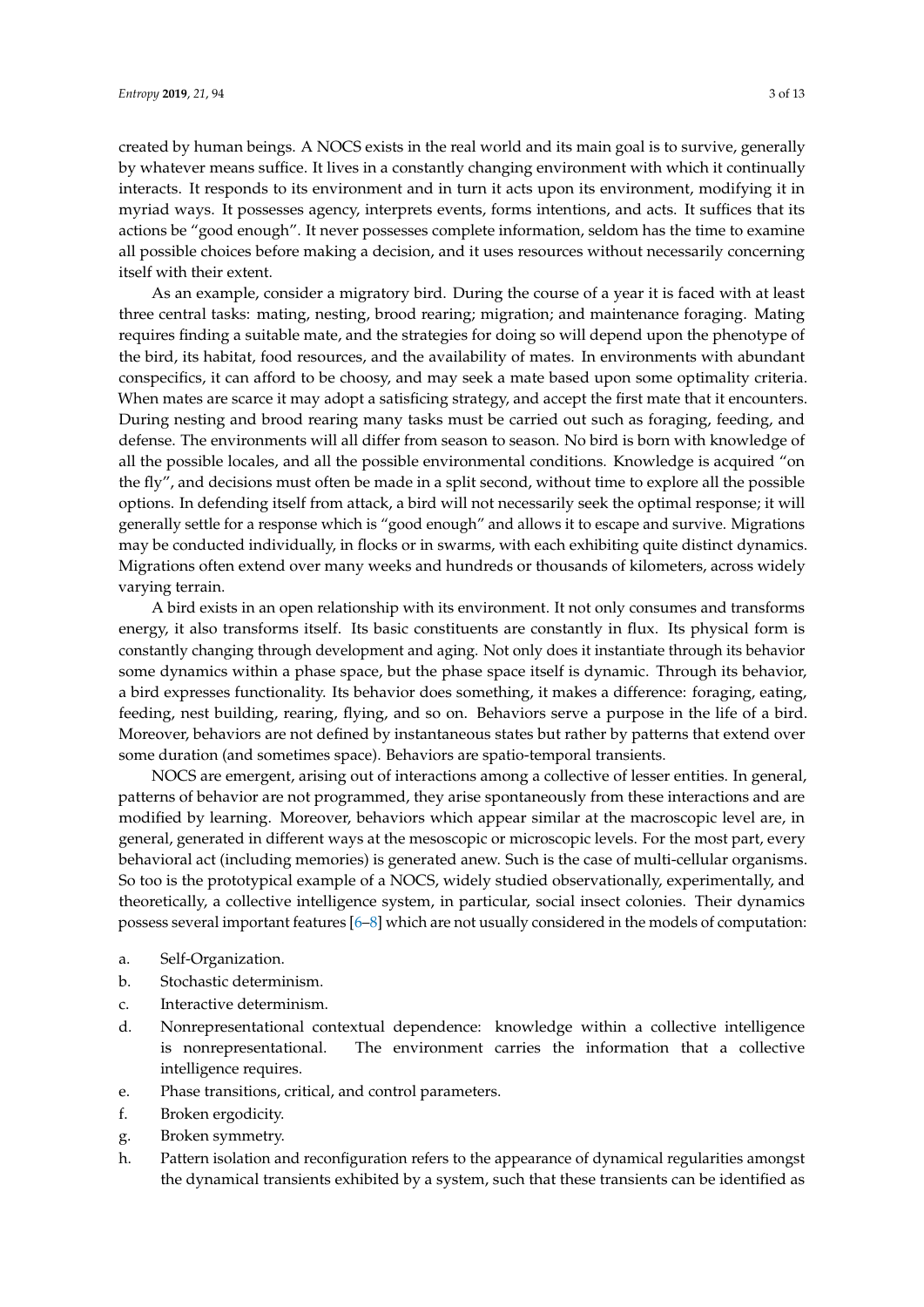entities or as states of entities in their own right, having their own temporal evolution, and patterns of action and interaction.

- i. Salience refers to the identification of dynamical stimuli that are capable of influencing the dynamical behavior of a system in a meaningful and consistent manner. Salient stimuli produce dynamically robust and stable effects. Conversely;
- j. Irrelevance refers to the situation in which specific features of the dynamical behavior of a system at one level, say for example the functional form of a phase transition curve, do not depend in any meaningful manner upon knowledge of the dynamical behavior at lower levels, such as the specific nature of microscopic interactions. Saliency and irrelevance play opposite roles in understanding the relationships between the dynamics of individuals and the dynamics of the collective.
- k. Compatibility and the mutual agreement principle [\[9\]](#page-11-6) refers to the notion that interactions between the individuals of a collective are not always random, but they frequently involve a choice to interact or not which depends upon extrinsic factors that are salient to the individuals, and an interaction does not occur unless both parties agree.

NOCS may engage in direct physical interactions with one another and with their environment. They may also interact with intermediaries, lesser physical entities such as patterns of light, acoustic waves, odorants, etc., which serve as signals. Their purpose is to enable the sender to influence the behavior of the receiver in some ecologically significant manner. The sender usually sets the form of the pattern, so as to convey a particular meaning. The receiver must then interpret this pattern and, hopefully, obtain the same meaning as the sender intended. Both the sender and receiver construct and interpret these patterns relative to their own semantic frames [\[10\]](#page-11-7). These frames are generalizations of the physical frames of reference applied to the realm of semantics, and their study is described as archetypal dynamics [\[10\]](#page-11-7). Semantic frames establish which patterns are salient to the NOCS, and they shape the reaction that should occur in response.

Semantics, the study of meaning, is a vast field with a long history. There have been efforts to develop a theory of semantic information [\[11\]](#page-11-8) as an addition to the Shannon information theory. The field of semantics more generally has developed its own approaches. In particular, the exploration of the role of meaning among biological entities has spawned the field of biosemantics.

Meaning plays a fundamental role in mediating interactions between a NOCS and its environment. Meaning appears in the interaction between a stimulus and a recipient. The responses of a NOCS to a signal can be remarkably adapted to their ecological niches. Among ants, certain pheromones convey a universal meaning as a signaling alarm. The response to this pheromone is not universal in its form. For example, the release of an alarm pheromone by an individual of a colony of *Acanthomyops claviger*, a subterranean dweller, results in the rapid assembly of many workers, all agitated, mandibles ready, at the site of the disturbance. In *Lasius alienus*, whose colonies normally reside under rocks or in rotting wood, the release of the alarm pheromone causes nearby workers to scatter widely. The stimulus is the same for both species, yet the response appears to be tailored to the specific needs of each species [\[12\]](#page-11-9) (pp. 236,237).

#### **2. The Role of Transients in NOCS**

What is the natural level of description for information in complex adaptive systems? This is not clearly specified in either the Shannon or computational models of information. In the Shannon model, one has some channel along which is being transmitted a sequence of discrete signifiers, such as a,a,b,c,d,e,b,b, . . . . In a computational model, there are two signifier sequences, an input sequence  $a, a, b, c, d, e, b, b, \ldots$  and an output sequence r,s,w,x,t,t,t,t,  $\ldots$  No time signature is attached to any of the signifiers in these sequences. They may represent instantaneous events. They may equally well represent events having a temporal extension, a duration.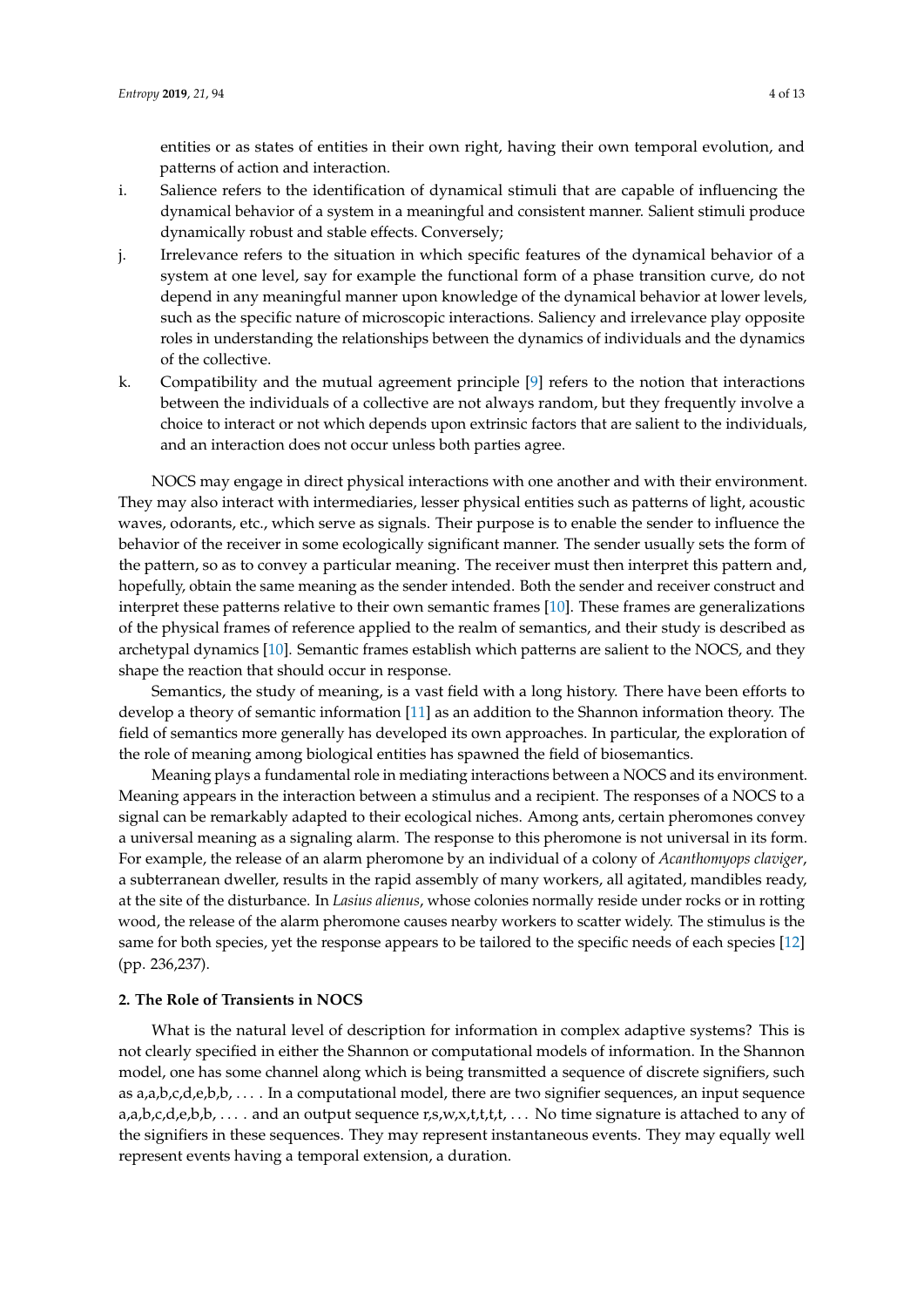Collective intelligence systems, the quintessential examples of a NOCS, utilize a variety of signals to pass information among their members. These signals are not instantaneous, rather they extend over several seconds to minutes and they often possess a complex spatio-temporal structure. The most famous of such signals may well be the waggle dance used by Honeybees to send foraging information to their nest mates. The waggle dance does not consist merely of isolated moves, but instead has a rich structure with relevant information encoded in particular sequences of moves [\[12\]](#page-11-9).

Another example which has been studied in exacting detail is the process of nest selection and emigration in colonies of the ant species, *Temnothorax albipennis*. This minute ant species (workers are about 1 mm in length) live in small colonies (100–500 workers) in nests established in small crevices in cliffs. These nests are subject to frequent collapses, and so the search for new sites and subsequent emigrations are frequent occurrences. Colonies are capable of evaluating a number of factors, such asthe degree of light, heat, humidity, exposure to threat, spatial expanse, elevation, and so on, when selecting potential nest sites. When the nest is disturbed, individual workers (scouts) are stimulated to explore the surrounding environment for suitable sites for a new nest. Scouts explore the local environment initially at random. When a scout encounters a potential site, it assesses the site according to several criteria which are integrated into a quality measure. This quality measure is expressed as a wait time before recruitment that varies inversely with quality. Once induced to recruit, scouts return to the original nest and encourage fellow nest mates to attend their choice of a new nest site through tandem running. In tandem running, the nest mate is induced to run alongside of the scout and thereby follow them back to the chosen site. This process of recruitment results in a gradual increase in the number of workers within the new site. When a threshold in numbers is achieved or exceeded (quorum threshold), the scouts will shift strategy and initiate social carrying, which brings large numbers of nest mates to the new site [\[13\]](#page-11-10).

Individual workers do not choose by comparing alternative sites [\[14\]](#page-11-11). Instead, their choice appears to be via a threshold rule which alters the length of time during which they remain at an alternative site before returning to the original nest [\[15\]](#page-11-12). That is, when they encounter a preferred site they tend to remain at the site for a prolonged period of time and when they do leave they tend not to visit other sites. On the other hand, if they encounter a non-preferred site they linger for a much shorter period of time and they tend to explore other available sites. Thus, they exhibit distinctly different forms of transient behavior depending upon the quality of the site that they encounter. Interestingly, individual workers appear to have different thresholds [\[16\]](#page-11-13) and different durations of wait times. This heterogenicity appears to confer an advantage when the choices of alternative nest sites are below the acceptance thresholds, and in environments in which attributes are fluctuating. In particular, the transient behavior associated with lingering has a significant impact on the effectiveness of the decision making at the colony level.

Released pheromones also tend to linger in a region over seconds to minutes depending upon the environmental conditions, and it is the persistence of these pheromones that gives rise to their efficacy in stimulating subsequent behavior [\[12\]](#page-11-9). The diffusion of pheromones is also a dynamical transient. Stimulation of nest mates via direct contact also extends over a period of time, and thus, it is again a dynamical transient.

Another form of signaling is through stigmergy, the incitement to work by the products of work [\[12\]](#page-11-9). Many social insects act upon their physical environment, transforming it to meet some ecologically salient purpose such as nest construction. Many ant and wasp species will construct complex nests. No individual worker contains the blueprint for such a nest. Instead, the workers actions are triggered by the physical objects created by the prior actions of other workers. This on-going interaction between the workers and a changing environment results, over time, in the construction of a species-specific nest structure. This is another example of an emergent process in which spatio-temporal transients (here the individual structural fragments) serve as the stimuli for subsequent behavior.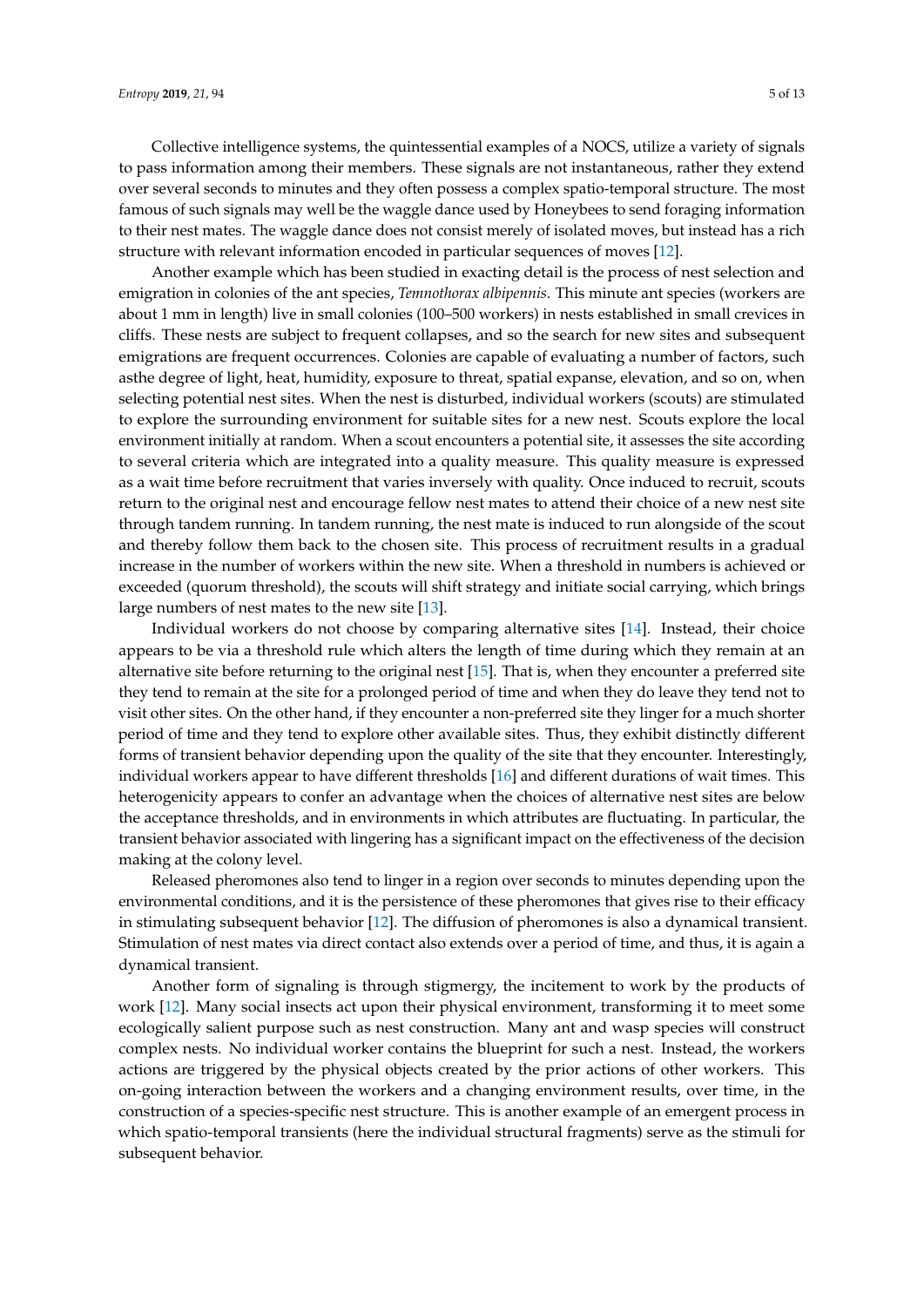This very brief survey demonstrates that many salient forms of signaling in the NOCS appear to involve spatio-temporal transients. Any realistic model of a NOCS must therefore consider the role of these spatio-temporal transients.

Moreover, these colonies show a surprising subtlety and complexity in their decision making. Reference [\[13\]](#page-11-10) showed that when presented with several alternatives, the colonies effectively executed an additive weighted strategy, a rational strategy which is difficult even for humans to utilize. Moreover, Edwards and Pratt [\[17\]](#page-11-14) and Sazaki and Pratt [\[18\]](#page-11-15) showed that decision making at the colony level could be rational, even when decision making at the level of the individual worker was non-rational. They showed that individual workers were subject to the decoy effect, a violation of the principle of regularity which states that a preference should not be altered by the appearance of a non-preferred option. They also showed that the colony to which these same workers belonged did not exhibit the decoy effect when presented with the same options and decoys.

In addition, these colonies appear to be capable of adapting their decision-making strategy under differing environmental conditions [\[19\]](#page-11-16). Thus, these colonies are capable of rational and bounded rational decision making under different conditions and they appear to be capable of learning [\[20\]](#page-11-17).

Colonies of *Temnothoraxalbipennis* implement their decision making in an emergent manner through the collective actions and interactions of their individual workers. This is strikingly different from the manner in which individual humans make decisions. Thus, social insect colonies and humans can implement similar decision making albeit in a markedly different way. Several years ago [\[21,](#page-11-18)[22\]](#page-11-19), the dual notions of computational competence and computational performance were proposed. Computational competence refers to whether or not a system has the ability to perform or support a specific computation. Computational competence addresses the question 'what'? Computational performance refers to the exact process through which this specific computation is implemented.

Computational performance addresses the question of 'how'? Computational competence is the primary concept and computational performance is the secondary. Much of the theory of computation has focused upon questions of computational performance. However, in dealing with a NOCS, the more fundamental question is that of computational competence. Exploring that question leads to approaches to modeling that are based upon the ideas of function and process. These ideas require novel mathematics, since they involve notions of transience, fungibility, generativity, development, and flux, all of which create profound challenges for the orthodox approaches. These ideas have been developed in the theories of functional constructivism and di-evolution [\[23\]](#page-12-0), and in process algebra [\[24\]](#page-12-1).

Another theory of more direct relevance here is that of the dynamical automaton [\[21](#page-11-18)[,22\]](#page-11-19), later described as Sulis machines [\[25\]](#page-12-2).

Assume that we are given a dynamical system  $(Y \times \Omega, T, \phi)$ , and that the monoid *T* is totally ordered. We form the totally ordered monoid  $I_T$  consisting of all intervals of the form  $[0,q)$ , where 0 ≤ *q* ∈ *T*. The semigroup operation is given by concatenation,  $[0,q)[0,p) = [0,p+q)$ , and the identity is the empty interval [0,0). We form two new monoids,  $Y(I_T)$  and  $\Omega(I_T)$ , consisting of all maps from the elements of *I*<sub>*T*</sub> to Yand Ω, respectively. That is, an element of  $Y(I_T)$  consists of a map from some interval  $[0,t)$  in *I*<sub>*T*</sub> toY. The monoid operation is given by concatenation. For example, given maps  $[0,p) \stackrel{\psi}{\mapsto} \Upsilon$ and  $[0,q) \stackrel{\rho}{\mapsto} \Upsilon$ , we can define a map  $\psi \rho$  from  $[0,p+q)$  to Y by  $\psi \rho(y) = \psi(y)$  if  $y \in [0,p)$ , and  $\rho(y-p)$  if  $y \in [p, p + q)$ .

The empty map 0 defined on the empty set [0,0) yields the identity. For any element  $\psi$  of  $Y(I_T)$ (likewise  $\Omega(I_T)$ ), we may assign a value  $\mu(\psi)$  in  $T$  given by  $\mu(\psi)=t$  if  $[0,t)\stackrel{\psi}{\mapsto}\Upsilon.$ 

We define a dynamical automaton as  $(Y(I_T), \Omega(I_T), \Delta)$ , where the transition function  $\Delta$  from  $Y(I_T)$  $\times \Omega(I_T)$  to  $Y(I_T)$  satisfies the following:

- (1)  $\Delta(0,\rho) = 0$
- (2)  $\Delta(\psi,\rho) = \psi\psi'$
- (3)  $\mu \psi' = \mu \rho$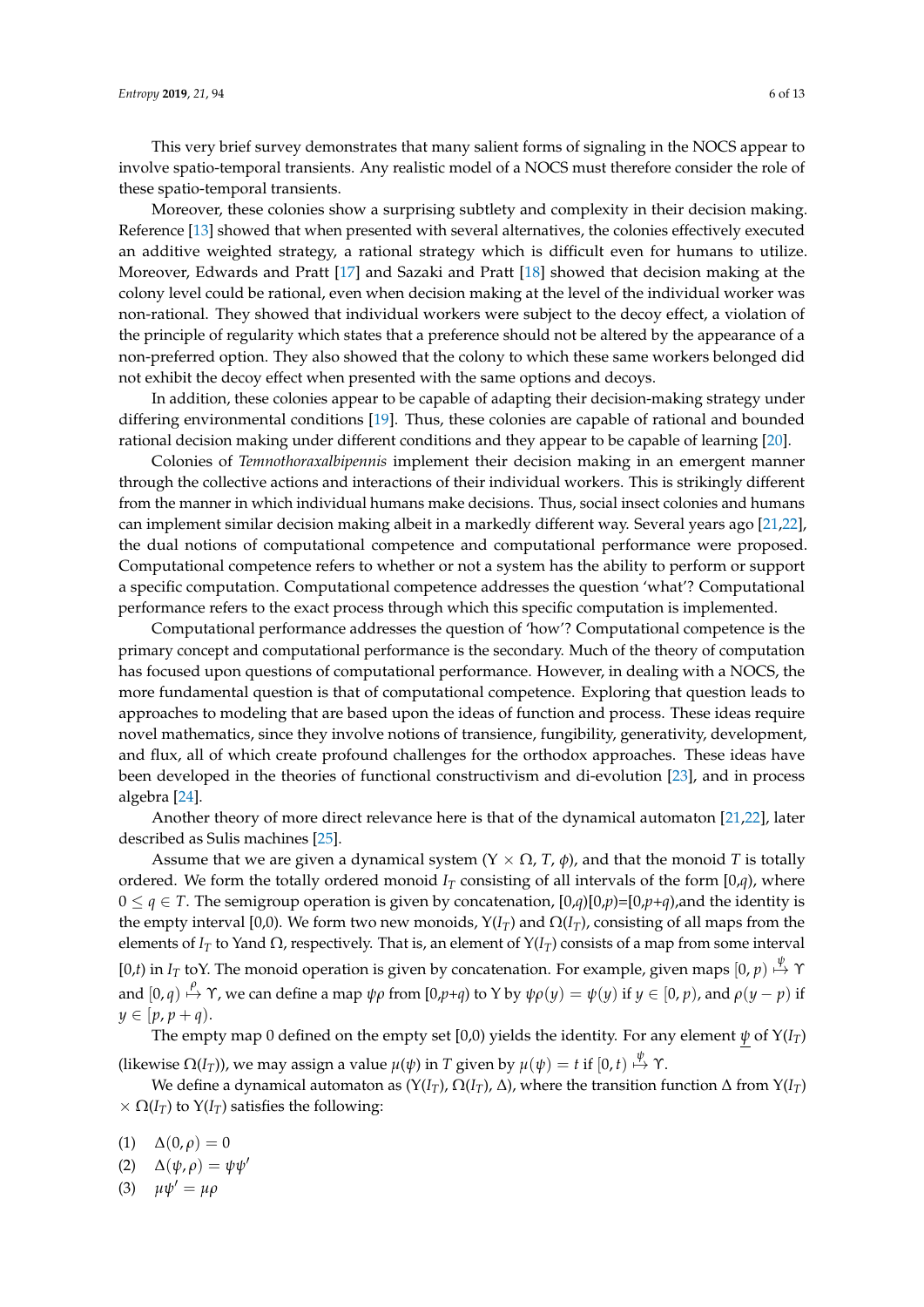(5) 
$$
\Delta(\psi, \rho \rho') = \Delta(\Delta(\psi, \rho), \rho')
$$

The first two conditions arise because we are dealing with the transient orbits of systems rather than individual states, and so they are necessary to maintain consistency and timing.

Definition of Computation in Dynamical Automata:

Let A =  $(Y(I_T), \Omega(I_T), \Delta)$ , be a dynamical automata. An instance of an information process is a pair  $P = (W_O, W_R)$ , where  $W_O$  is an open, bounded subset of termed the question, and  $W_R$  is an open, bounded subset of  $Y(I_T)$ , termed the response. The automaton *A* processes <u>*P*</u> *weakly* if there exists states  $\psi \in Y(I_T)$ ,  $\rho \in W_Q$ , and  $\phi \in W_R$ , such that  $\Delta(\psi, \rho) = \phi$ . The automaton *A* processes *P effectively* if there exists an open, bounded subset  $W_E\subset \Upsilon(I_T)$ , and a subset  $W_Q'\subset W_Q$ , such that  $\Delta(W_E, W'_{Q}) \subset W_R$ . The automaton *A* processes *P strongly if there exists a subset*  $W'_{Q} \subset W_{Q}$ *, such that*  $\Delta(\Upsilon(I_T), W'_{Q}) \subset W_R$ . The automaton *A* processes *P error free* if  $W'_{Q} = W_{Q}$ .

The open sets of the dynamical automaton provide a formal analogue of the concept of behavior in psychology. These sets consist of correlated spatio-temporal transients, just as behaviors consist of spatio-temporal transients generated by an entity, linked by some criteria which may be structural or functional.

Transients appear to play a role in information processing in the collectives of agents, such as social insect colonies. They play a role in the dynamics of individuals as well. Freeman [\[26\]](#page-12-3), in his pioneering study of mesoscopic brain dynamics, emphasized the role of transience, and therefore of transients, in information processing in the brain. He was particularly interested in the role that chaotic dynamics and strange attractors might play in such information processing. His seminal work showed the existence and importance of chaotic dynamics within the brain. Based upon extensive studies of sensory processing in insects, he conjectured that information processing might involve a succession of transitions between strange attractors, each of which correspond to patterns of behaviors that are associated with particular meanings. The time spent within each strange attractor, being finite, resulted in the generation of a spatio-temporal transient. Information processing is observed in the succession of these spatio-temporal transients, determined by the sequence of shifts between the strange attractors. Interactions with the environment trigger these shifts among the strange attractors, and the resulting spatio-temporal transients (behaviors) exhibit consistency in either the structure or functionality reflective of meaning. All of this complexity arises in an emergent manner from the underlying neurodynamics. The dynamical automaton provides a simplified model of these dynamics.

### **3. Information in Formal Complex Adaptive Systems**

Modeling of complex adaptive systems within mathematics, physics, and engineering has focused attention on either the instantaneous states or the asymptotics of trajectories. For the most part, this has been true in biological modeling as well, even though as described above, the transients play an important role. The phenomenon of synchronization has been given some prominence in biological modeling, but this research has again focused on the phase locked synchronization of the trajectories of distinct entities, be they individual cells or entire organisms [\[27\]](#page-12-4). The study of the behavior of transients in complex adaptive systems began in a series of papers and presentations [\[21,](#page-11-18)[22,](#page-11-19)[28,](#page-12-5)[29\]](#page-12-6). These focused on a particular phenomenon involving transients termed transient induced global response synchronization (TIGoRS).

Most models of complex systems have treated the systems as being closed and isolated. NOCS, on the other hand, are open systems that are deeply embedded within their natural environment. Therefore, formal models of a NOCS must be open and embedded as well. The above papers were among the first to study complex systems models in an open setting, interacting with an environment.

Several complex systems models (tempered neural networks, driven cellular automata, coupled map lattices, cocktail party automata, dispositional cellular automata) were studied under the conditions of external perturbations, or stimuli, from an environment. Application of transient stimuli to individual cells did not, in general, result in a phase locked synchronization of their trajectories.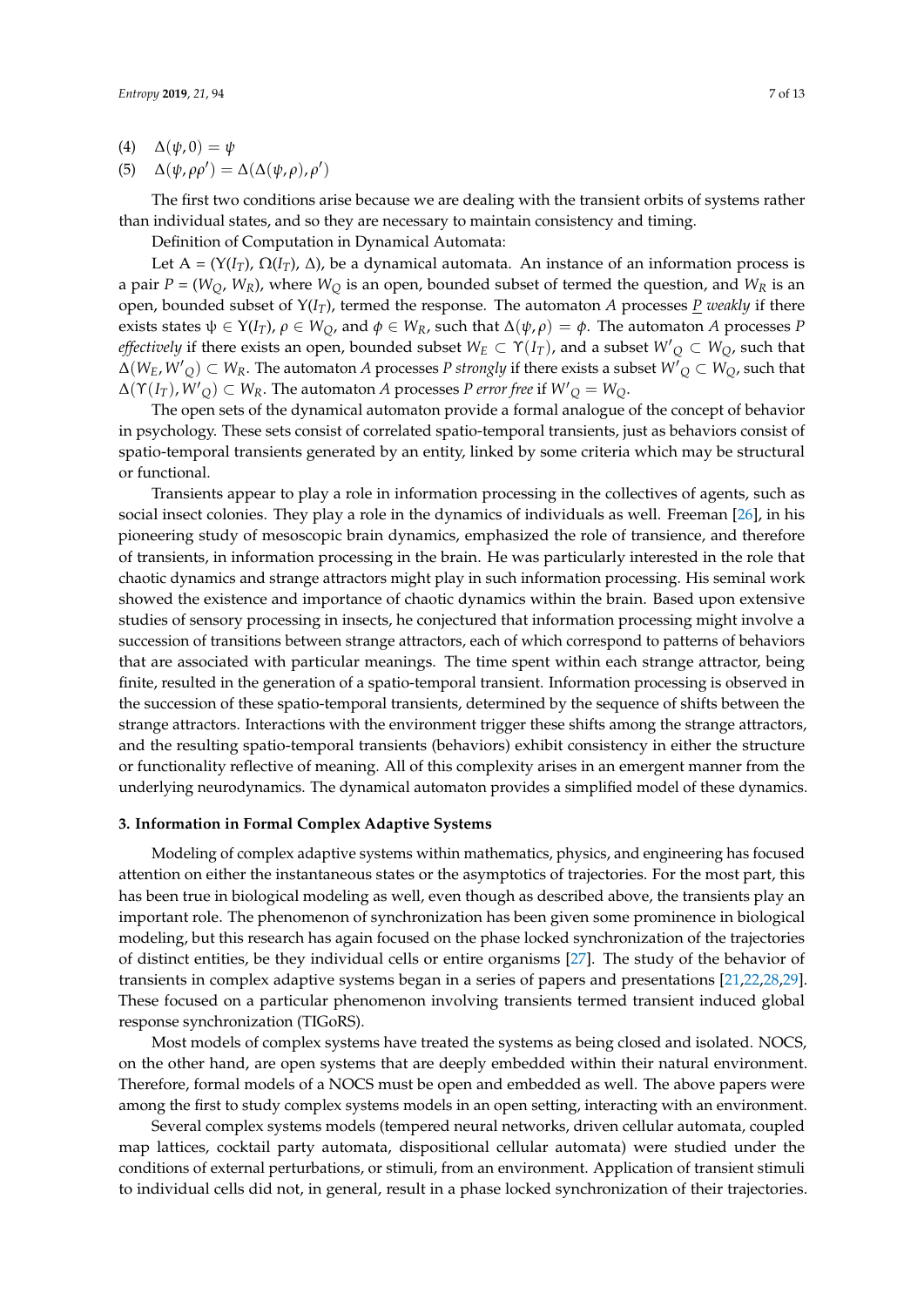However, it was quickly discovered that when a transient stimulus was applied to the individual state of the initial state of the system, the system, the system, the system, the state of the state of the state of the state elements of a complex system, regardless of the initial state of the state of the system, the resulting global transient state patterns clustered together in the pattern space. This was the first demonstration  $\overline{a}$ of TIGoRS. In the original work, TIGoRS was said to be present if two trajectories under a stimulus were significantly closer in Hamming distance than would be possible by random chance.

In each of these cases, a class of complex systems having identical numbers of agents was studied. In each of these cases, a class of complex systems having identical numbers of agents was A stimulus pattern was first created by letting a single complex system evolve and then selecting a single complex system evolve and then selecting a transient trajectory, usually of 450 time steps. Low frequency, random samples of this pattern were then created. A second complex system from this class was simulated from different initial conditions with different samples applied as the external stimuli. A given stimulus was applied to corresponding agents at corresponding times and usually involved setting the state of the stimulated agent to match that of the sample. Sample frequencies ranged from  $1\%$  to  $100\%$ . It was noted that in a fairly wide range of systems, sampling frequencies as low as 5% could produce response transients that matched by as much as  $95\%$ .

In many cases, this matching occurred after a brief initial transient, but in other cases, there were always a few agents which differed from one another no matter how long the duration of the were always a few agents which differed from one another no matter how long the duration of the stimulus. In all cases, the matching was between the global response patterns, that is, with entire state space transients having the same duration as the stimulus. Individual agents within the system did not synchronize. The synchronization was global between the stimulus transient and the response transient (see Figure [1\)](#page-7-0). TIGoRS appeared to be stable in the sense that a stimulus sample pattern could be presented followed by a random stimulus, then followed again by the stimulus pattern and the same response occurred. Importantly, TIGoRS was not universal across all stimulus patterns. Instead, only select patterns appeared to be able to induce TIGoRS and these patterns varied among the different complex systems. Thus, each class of complex system appeared to partition the space of the stimulus patterns into those that were salient and those that were not. This assignment of salience served as a precursor to the establishment of meaning.

<span id="page-7-0"></span>

**Figure 1.** The pictures illustrate transient induced global response synchronization (TIGoRS) in a **Figure 1.** The pictures illustrate transient induced global response synchronization (TIGoRS) in a cocktail party automaton. The first two pictures show individual runs under different initial cocktail party automaton. The first two pictures show individual runs under different initial conditions and different low frequency samples of the same stimulus pattern. The third picture shows discordance between the first two runs. The fourth picture shows discordance between the first run and the stimulus. The final two pictures show the distributions of the rules at the end of each run.

across different initial conditions depended upon the sampling rate, the spatial distribution of the sample process, and the symmetry class of both the cellular automaton and the pattern. The symmetry class reflected the dominant symmetry that was present in the autonomous patterns produced by In the case of cellular automata, the degree of concordance between the stimulus and response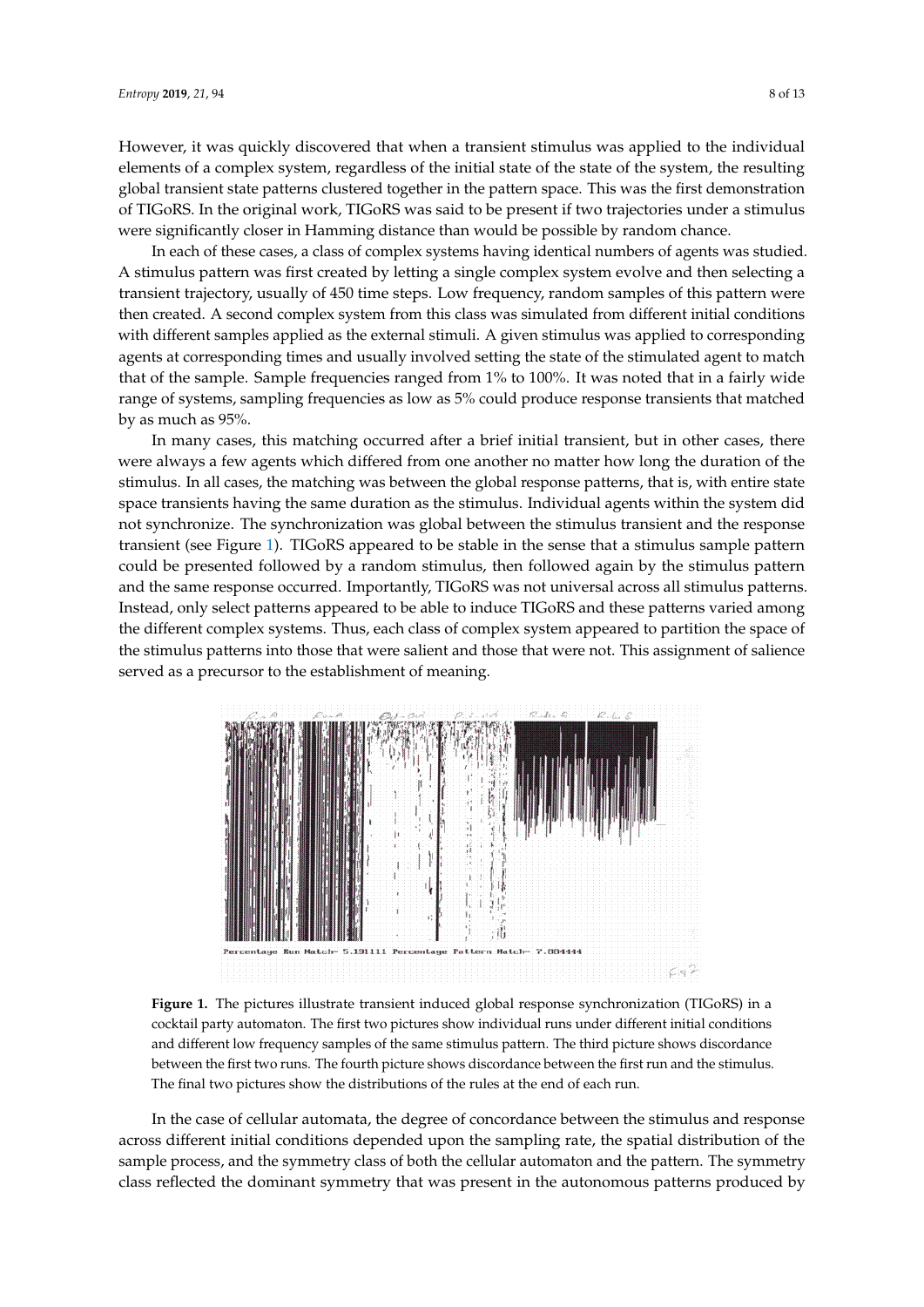the automaton. The classes were uniform, linear, diagonal, complex, and chaotic [\[28\]](#page-12-5) in order of decreasing symmetry.

A more refined measure of TIGoRS was introduced in Reference [\[27\]](#page-12-4). The efficacy of TIGoRS was defined as  $E(p) = -P + H(0) - H(p)$ , where *P* is the percentage of pattern cells sampled, *H*(0) is the percentage Hamming distance between the current automaton response and the template response in percentage Hamming distance between the current automaton response and the template response in<br>The contract of *P. With sampling and the current* automator in put by pattern *pattern in* pattern *pattern pattern patte* the absence of input, and  $H(p)$  is the percentage Hamming distance between the template response and the current automaton response under input by pattern  $p$  with sampling  $P$ . Efficacy and the Hamming  $\frac{p}{p}$ distance curves, with and without TIGoRS, are presented in Figures [2](#page-8-0) and [3.](#page-8-1) Figures 2 and 3.

<span id="page-8-0"></span>

<span id="page-8-1"></span>Figure 2. The graphs depict the Hamming distance between the stimulus and response and efficacy as a function of the stimulus sampling rate in the absence of TIGoRS.



a function of the stimulus sampling rate in the presence of TIGoRS. **Figure 3.** The graphs depict the Hamming distance between the stimulus and response and efficacy **Figure 3.** The graphs depict the Hamming distance between the stimulus and response and efficacy as

decline in the Hamming distance with increasing sampling frequency is entirely due to the stimulus decline in the stimulus of the stimulus of the stimulus of the stimulus of the stimulus of the stimulus of the stimulus of alone, which induces matching through the replacement of state values with pattern values. In the stimulus of the stimulus is entitled to the stimulus of the stimulus of the stimulus of the stimulus of the stimulus of the presence of TIGoRS the curve is nonlinear, with an initial positive segment reflecting the effect of the curve internal dynamics of the system on pattern production, followed by a more linear, decreasing segment the effect of the effect of the effect of the system of the system of the system of the system of the system of the syste during which the effect of the stimulus itself comes to dominate the dynamics. In the presence of  $\overline{MS}$  and  $\overline{MS}$  and  $\overline{MS}$  and  $\overline{MS}$  and  $\overline{MS}$  and  $\overline{MS}$  and  $\overline{MS}$  and  $\overline{MS}$  and  $\overline{MS}$  and  $\overline{MS}$ TIGoRS, the system dynamics itself acts to complete the stimulus pattern; hence, the very rapid decline in the Hamming distance over low stimulus sampling frequencies. In the absence of TIGoRS, the efficacy curve is strictly decreasing and negatively valued. The In the absence of TIGoRS, the efficacy curve is strictly decreasing and negatively valued. The If the Hamming distance over low stimulus sampling frequencies. decline in the Hamming distance with increasing sampling frequency is entirely due to the stimulus<br>alone, which induces matching through the replacement of state values with pattern values. In the<br>presence of TIGoRS the cu

Several models (tempered neural networks, driven cellular automata) all pos wing fixed rules. In Reference [29], an adaptive cellular automaton, the cocktail party automaton, was introduced. The cocktail party automaton is a finite, deterministic, uniform, but inhomogeneous, cellular automaton in which the rules vary not only across the cells of the automaton but also with cellular automaton in which the rules vary not only across the cells of the automaton but also with<br>time. The rule for a given cell changes according to a nonlocal algorithm, which considers the response of a majority of cells having the same neighborhood configuration. Briefly, at time  $t$ , cell  $A$  with of a majority of cells having the same neighborhood configuration. Briefly, at time  $t$ , cell  $A$  with neighborhood  $N$  updates its state to  $s$  and then checks throughout the lattice to observe which states Several models (tempered neural networks, driven cellular automata) all possessed agents following fixed rules. In Reference [29], an adaptive cellular automaton, the cocktail party following fixed rules. In Reference [29], an adaptive cellular automaton, the cocktail party automaton, was introduced. The cocktail party automatories a finite, deterministic, uniform, but informogeneous, central automaton in which the rules vary not only across the cells of the automatori but also while and the rule for a given cen enarges according to a nonlocal algorithm, which considers the response of a majority of cells having the same neighborhood comiguration. Drivity, at third t, cell 21 with Several models (tempered neural networks, driven cellular automata) all possessed agents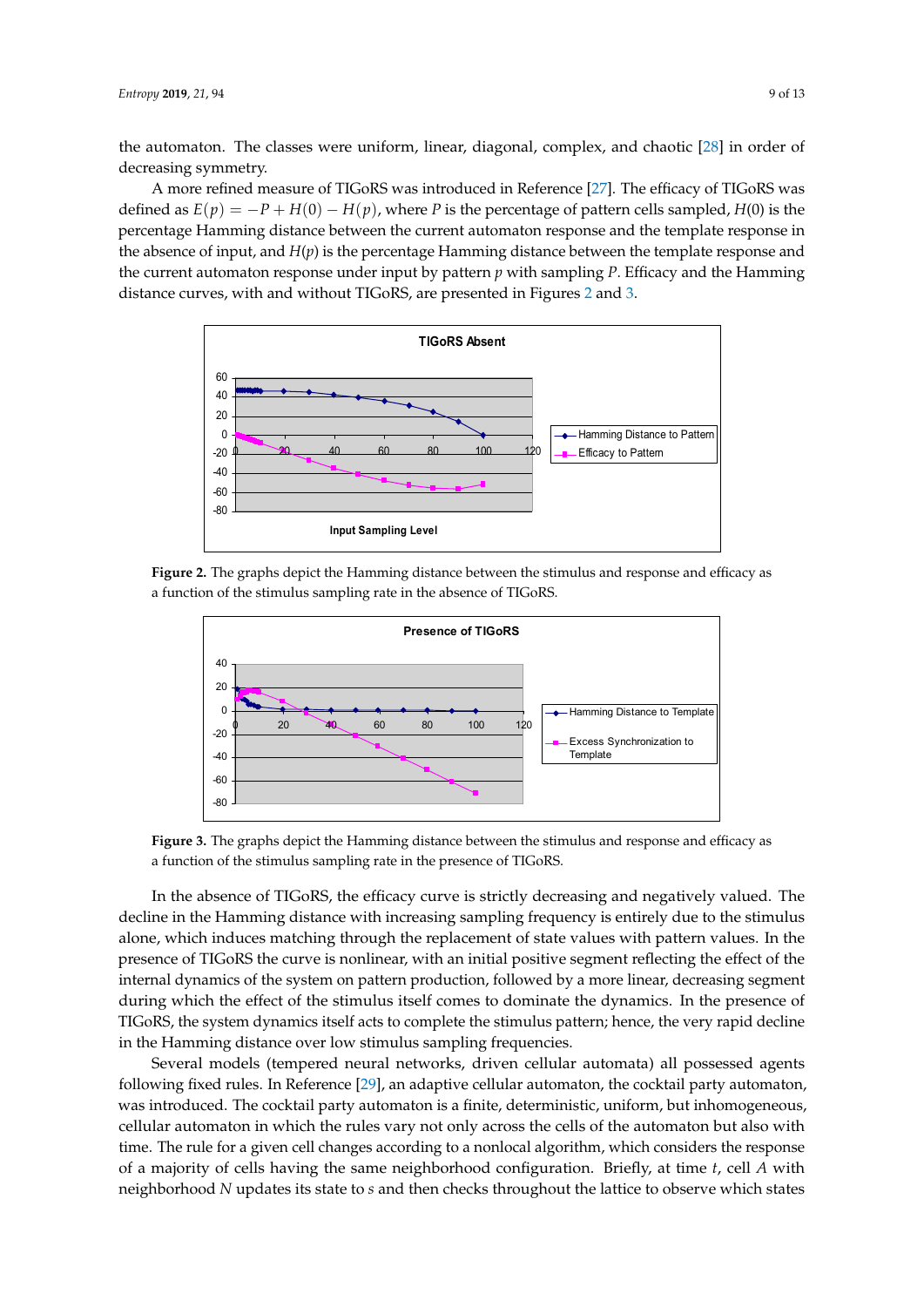were chosen by those cells where the neighborhoods had the same values as *N*. If the majority of cells chose state*s'*, then the cell updates its function to assign *s'* to the neighborhood value *N*. The cells chose states', then the cell updates its function to assign s' to the neighborhood value N. The TIGoRS phenomenon was even more pronounced in such adaptive automata. This was true even though the final rule configuration of the cocktail party automaton varied with the initial state and<br>rule configuration and with each sampling of the stimulus. rule configuration and with each sampling of the stimulus.

In Reference [27], a new class of adaptive automaton, the dispositional cellular automaton, was In Reference [\[27\]](#page-12-4), a new class of adaptive automaton, the dispositional cellular automaton, was introduced to eliminate the non-locality of the cocktail party automaton, while at the same time introduced to eliminate the non-locality of the cocktail party automaton, while at the same time capturing some of the essence of G-protein coupled receptors, which are dominant in brain dynamics. capturing some of the essence of G-protein coupled receptors, which are dominant in brain The effect of these receptors is to alter the dynamics of the stimulated neurons without directly inducing the initiation of action potentials.

The dispositional cellular automaton has the same basic structure as a standard deterministic The dispositional cellular automaton has the same basic structure as a standard deterministic cellular automaton with the addition of a rule updating rule. If at time t a cell a with a previous cellular automaton with the addition of a rule updating rule. If at time t a cell a with a previous neighborhood A receives an external stimulus  $x$ , then its state is reset to the value  $x$ , and its rule is modified so that it now produces the state *x* whenever its neighborhood is *A*. modified so that it now produces the state *x* whenever its neighborhood is *A*.

<span id="page-9-0"></span>Figure 4 shows the Hamming distance curves for a driven cellular automaton, cocktail party Figure [4](#page-9-0) shows the Hamming distance curves for a driven cellular automaton, cocktail party automaton, and a dispositional cellular automaton under the same stimulus pattern. automaton, and a dispositional cellular automaton under the same stimulus pattern.



**Figure 4***.* Hamming distance curves for three different automaton classes under the same stimulus. **Figure 4.** Hamming distance curves for three different automaton classes under the same stimulus.

The presence of TIGoRs establishes a stimulus–response pairing of the kind required for The presence of TIGoRs establishes a stimulus–response pairing of the kind required for computation in a dynamical automaton. This demonstrates the possibility of information processing computation in a dynamical automaton. This demonstrates the possibility of information processing at the level of global transients. at the level of global transients.

#### **4. Discussion 4. Discussion**

At first glance, the idea that transients play a fundamental role in information processing seems almost obvious, at least to anyone with even a passing awareness of biology and psychology. Every almost obvious, at least to anyone with even a passing awareness of biology and psychology. Every behavioral act constitutes a spatio-temporal transient. The life of an organism is expressed in a behavioral act constitutes a spatio-temporal transient. The life of an organism is expressed in a never-ending succession of finite duration, spatially limited, behavioral acts. These behavioral acts never-ending succession of finite duration, spatially limited, senavioral acts. These behavioral acts show consistency in relation to particular environmental events, which are thought to elicit them. They show much less consistency when compared one to another without reference to their environment. At first glance, the idea that transients play a fundamental role in information processing seems

It is remarkable then, that virtually no attention is paid to the role of transients in the formal study It is remarkable then, that virtually no attention is paid to the role of transients in the formal study It is remarkable their, that virtually no attention is paid to the role of distinction in the format state, of information and computation, and of dynamical systems more generally. Dynamical systems are or mormalism and compatation, and or dynamical systems inore generally. By named systems are generally studied in isolation, as closed systems. The environment appears either as a small random perturbation or as a periodic, predictable stimulus. Long term, asymptotic behavior is the focus of perturbation or as a periodic, predictable stimulus. Long term, asymptotic behavior is the focus of pertandation of as a periodic, predictative standation, and any any inprofit sensitivity is the focus of study. Transient behavior is dismissed as the uninteresting behavior which precedes the appearance of betally. Transfer the electricity is distribused as the transferreding seriative. When preceded the uppertunities of the interesting asymptotic behavior. The components, if any, of a dynamical system are considered to the focus of study. Transient behavior is discussed as the unit of the unit of the unit of the unit of the unit be fixed, as is the phase space within which the dynamics play out. Identical initial conditions result in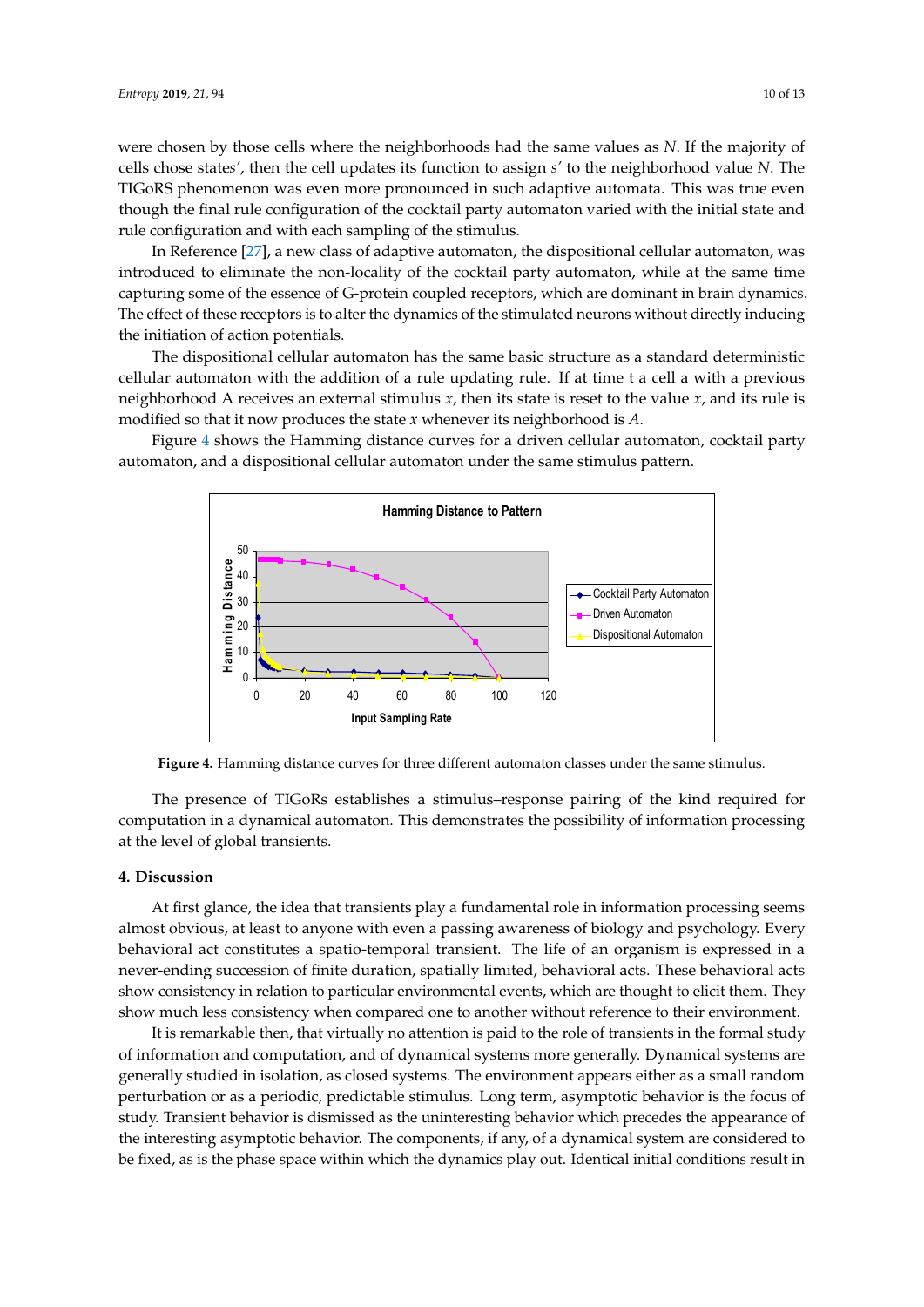identical behavior. Nearly identical initial conditions result in nearly identical behavior (stability), or when instability occurs, it generally has a structured form (chaos).

The discussion of a NOCS shows how removed from the reality of natural behaving systems these dynamical systems models are. NOCS are complex multi-agent adaptive systems. Their dynamics is emergent from interactions among their constituents and their environment. They are open systems in the extreme in that matter, energy, and information are in constant flux. The NOCS fundamental constituents change in composition, form, and network structure over time. Behaviors that appear identical at the emergent level may be generated in entirely different ways at the constituent level. Initial conditions that appear identical at the emergent level may result in very different emergent level behaviors, or in behaviors that appear similar in the large, but differ in the small, or which subserve the same functionality. Adaptation may result in repeated stimuli eliciting different responses depending upon what has happened in between their presentations. On the other hand, some responses may be remarkably robust and recur regardless of what intervenes. Thus, the stability of the responses is dependent upon the stimulus. Asymptotic behavior is irrelevant, since the environment is constantly changing. Moreover, NOCS possess agency and they act to change the environment themselves, often to satisfy particular needs and facilitate particular functions.

Novel concepts, such as dynamical automata, functional constructivism, di-evolution, and process algebra are directed at correcting the serious shortcomings in the standard dynamical systems models. Dynamical automata and Sulis machines represent a first step in directly addressing the role of transients in information flow in the complex systems. The discovery of TIGoRS, and its realization in a wide range of dynamical models (tempered neural networks, driven cellular automata, cocktail party automata, dispositional cellular automata, coupled map lattices) shows the ubiquity of the phenomenon. In TIGoRS, there need be no synchronization of activity between the individual constituents on a state by state basis. Instead, the synchronization is between a transient representing an environmental stimulus and the global response from the system. It is a correspondence between spatio-temporal transients, not between the individual states. Moreover, TIGoRS can occur even though the actual stimulus is a random, low frequency sampling of the environmental transient, such that the individual constituents receiving the stimulus vary from trial to trial. Even more, TIGoRS can occur even though the constituents possess different dynamics themselves, and these dynamics change as a result of experience (as in the case of the cocktail party and dispositional cellular automata). In the transient scenario, we see exactly the kinds of openness (or contextuality), emergence, generativity, and fungibility as seen in the NOCS.

The simple experiments of TIGoRS in the dispositional cellular automata showed that TIGoRS is a genuine nonlinear effect in these complex systems, and not merely an epiphenomenon of the stimulation process. Whether the TIGoRS phenomenon can serve as a viable model for information flow in a NOCS requires further investigation, both theoretical, as well as empirical. There is a need to explain theoretically how it is that TIGoRS arises in these open systems—what determines it, how to characterize it, how to quantify it. There is a need for more simulations, but this is hampered by the sheer combinatorial complexity associated with transients. The pattern space for even 450 time step transients of the kind used in this study was vast, ( $2^{100})^{450}$  possible patterns. There were 256 $^{100}\,$ possible rule configurations per time step, and so (256 $^{100})^{450}$  rule trajectories. Simulations clearly cannot explore the totality of such a space, but theory guided explorations can shed considerable light on the mechanisms that are involved in TIGoRS. Meanwhile, the naturalistic observation of NOCS, especially collective intelligence and neural systems, might demonstrate whether or not TIGoRS like phenomena occur in these systems, as well as their prevalence.

An interesting question posed by an anonymous referee was whether or not there was any role for entropy in TIGoRS. In several papers [\[27–](#page-12-4)[29\]](#page-12-6), a variety of different stimulus patterns were sampled during these trials. Different complex systems models appeared to respond to different symmetry types. In some cases, patterns with very high levels of symmetry induced TIGoRS. These were low entropy patterns. In other cases, complex, chaotic, or even pseudorandom patterns induced TIGoRS.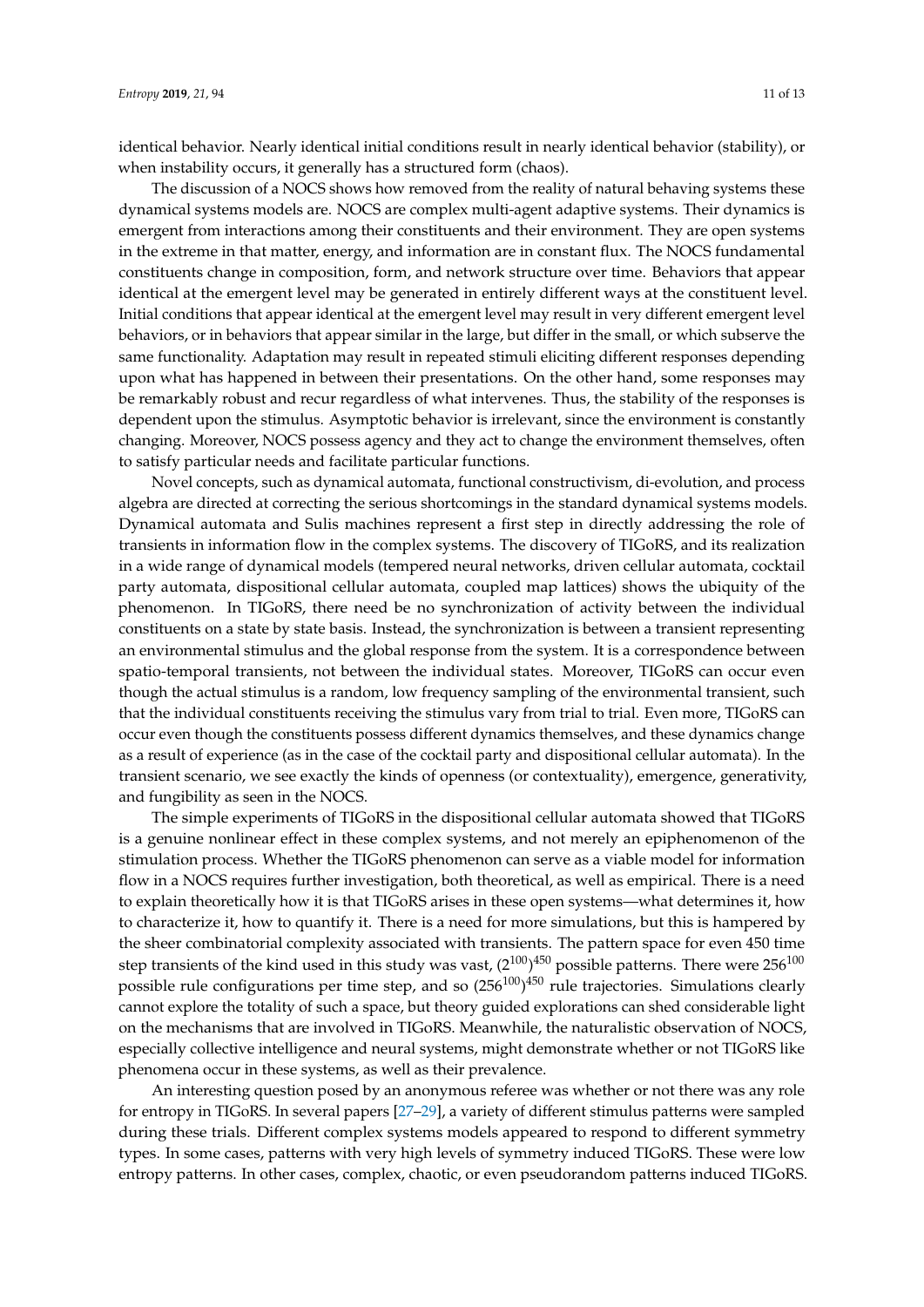These were all high entropy patterns. It was not clear whether there is any relationship between the entropy of a pattern and its ability to induce TIGoRs, or the entropy of a pattern generated by an autonomous complex system and that of the patterns that induce TIGoRS in it. This would seem to be an interesting area for future study.

**Funding:** This research received no external funding.

**Conflicts of Interest:** The author declares no conflict of interest.

## **References**

- <span id="page-11-0"></span>1. Ball, P. *Beyond Weird: Why Everything You thought You Knew about quantum Physics is Different*; The Bodely Head: London, UK, 2018.
- 2. Davies, P.; Gregerson, H. *Information and the Nature of Reality: From Physics to Metaphysics*; Cambridge University Press: Cambridge, UK, 2010.
- <span id="page-11-1"></span>3. Von Baeyer, H. *Information: The New Language of Science*; Weidenfeld & Nicolson: London, UK, 2003.
- <span id="page-11-2"></span>4. Shannon, C.; Weaver, W. *The Mathematical Theory of Communication*; The University of Illinois Press: Urbana, IL, USA, 1949.
- <span id="page-11-3"></span>5. Sulis, W. Naturally Occurring Computational Systems. *World Futur.* **1993**, *39*, 229–241. [\[CrossRef\]](http://dx.doi.org/10.1080/02604027.1994.9972406)
- <span id="page-11-4"></span>6. Sulis, W. Fundamentals of Collective Intelligence. *Nonlin. Dyn. Psychol. Life Sci.* **1997**, *1*, 30–65.
- 7. Sulis, W. A Formal Theory of Collective Intelligence. In *Dynamics, Synergetics, Autonomous Agents*; Tschacher, W., Dauwalder, J., Eds.; World Scientific: Singapore, 1999; pp. 224–237.
- <span id="page-11-5"></span>8. Sulis, W. Collective intelligence: observations and models. In *Chaos and Complexity in Psychology: The Theory of Nonlinear Dynamical Systems*; Guastello, S., Koopmans, M., Pincus, D., Eds.; Cambridge University Press: Cambridge, UK, 2009; pp. 41–72.
- <span id="page-11-6"></span>9. Trofimova, I. Principles, concepts, and phenomena of ensembles with variable structure. In *Nonlinear Dynamics in the Life and Social Sciences*; Sulis, W., Trofimova, I., Eds.; IOS Press: Amsterdam, The Netherlands, 2001; pp. 217–231.
- <span id="page-11-7"></span>10. Sulis, W. Archetypal dynamics: An approach to the study of emergence. In *Formal Descriptions of Developing Systems*; Nation, J., Trofimova, I., Rand, J.D., Sulis, W., Eds.; Springer: Dordrecht, The Netherlands, 2002; pp. 185–228.
- <span id="page-11-8"></span>11. D'Alfonso, S. Towards a Framework for Semantic Information. Ph.D. Thesis, University of Melbourne, Melbourne, Australia, 2012.
- <span id="page-11-9"></span>12. Wilson, E. *The Insect Societies*; The Bellknap Press: Cambridge, UK, 1972.
- <span id="page-11-10"></span>13. Franks, N.; Mallon, E.; Bray, H.; Hamilton, M.; Mischler, T. Strategies for choosing between alternatives with different attributes: exemplified by house-hunting ants. *Anim. Behav.* **2003**, *65*, 215–223. [\[CrossRef\]](http://dx.doi.org/10.1006/anbe.2002.2032)
- <span id="page-11-11"></span>14. Robinson, E.; Smith, F.; Sullivan, K.; Franks, N. Do ants make direct comparisons? *Proc. R. Soc. B* **2009**, *276*, 2635–2641. [\[CrossRef\]](http://dx.doi.org/10.1098/rspb.2009.0350) [\[PubMed\]](http://www.ncbi.nlm.nih.gov/pubmed/19386652)
- <span id="page-11-12"></span>15. Robinson, E.; Feinerman, O.; Franks, N. How collective comparisons emerge without individual comparisons of the options. *Proc. R. Soc. B* **2014**, *281*, 20140737. [\[CrossRef\]](http://dx.doi.org/10.1098/rspb.2014.0737) [\[PubMed\]](http://www.ncbi.nlm.nih.gov/pubmed/24920474)
- <span id="page-11-13"></span>16. O'Shea-Wheller, T.; Masuda, N.; Sendova-Franks, A.; Franks, N. Variability in individual assessment behavior and its implication for collective decision-making. *Proc. R. Soc. B* **2017**, *284*, 20162237. [\[CrossRef\]](http://dx.doi.org/10.1098/rspb.2016.2237) [\[PubMed\]](http://www.ncbi.nlm.nih.gov/pubmed/28148748)
- <span id="page-11-14"></span>17. Edwards, S.; Pratt, S. Rationality in collective decision making by ant colonies. *Proc. R. Soc. B* **2009**, *276*, 3655–3661. [\[CrossRef\]](http://dx.doi.org/10.1098/rspb.2009.0981) [\[PubMed\]](http://www.ncbi.nlm.nih.gov/pubmed/19625319)
- <span id="page-11-15"></span>18. Sasaki, T.; Pratt, S. Ants learn to rely on more informative attributes during decision-making. *Biol. Lett.* **2013**, *9*, 20130667. [\[CrossRef\]](http://dx.doi.org/10.1098/rsbl.2013.0667) [\[PubMed\]](http://www.ncbi.nlm.nih.gov/pubmed/24196516)
- <span id="page-11-16"></span>19. Franks, N.; Richardson, T.; Stroeymeyt, N. Speed-cohesion tradeoffs in collective decision making in ants and the concept of precision in animal behaviour. *Anim. Behav.* **2013**, *85*, 1233–1244. [\[CrossRef\]](http://dx.doi.org/10.1016/j.anbehav.2013.03.010)
- <span id="page-11-17"></span>20. Stroeymeyt, N.; Robinson, E.; Hogan, P.; Marshall, J.; Giurfa, M.; Franks, N. Experience-Dependent flexibility in collective decision making by house-hunting ants. *Behav. Ecol.* **2011**, *22*, 535–542. [\[CrossRef\]](http://dx.doi.org/10.1093/beheco/arr007)
- <span id="page-11-18"></span>21. Sulis, W. Emergent Computation in Tempered Neural Networks 1: Dynamical Automata. In Proceedings of the World Congress on Neural Networks, Portland, OR, USA, 11–15 July 1993.
- <span id="page-11-19"></span>22. Sulis, W. Emergent Computation in Tempered Neural Networks 2: Computation Theory. In Proceedings of the World Congress on Neural Networks, Portland, OR, USA, 11–15 July 1993.